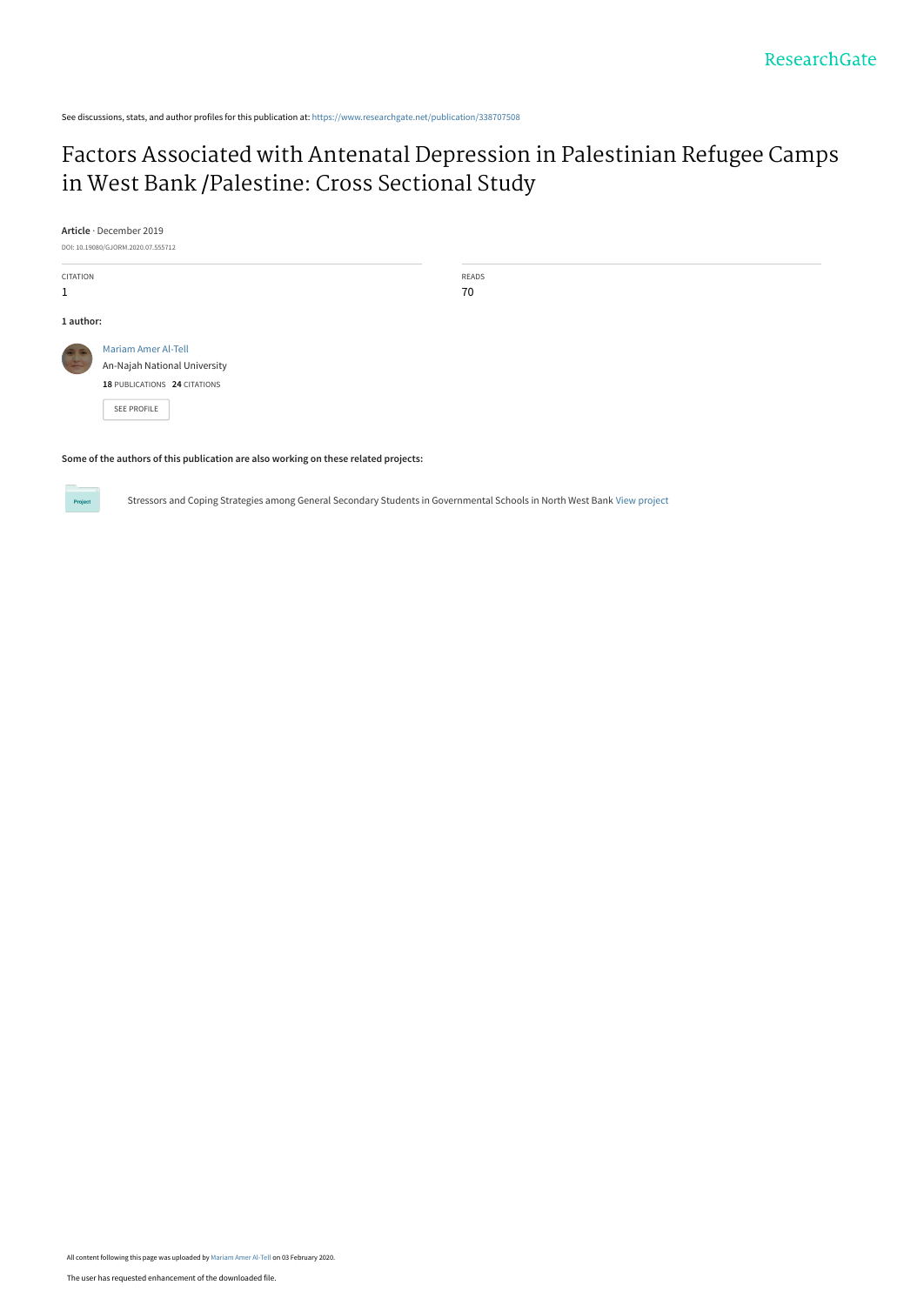

**Research Article Volume 7 Issue 3 - January 2020** DOI: [10.19080/GJORM.2020.07.555712](http://dx.doi.org/10.19080/GJORM.2020.07.555712)



**Glob J Reprod Med** Copyright © All rights are reserved by Mariam Al-Tell

# **Factors Associated with Antenatal Depression in Palestinian Refugee Camps in West Bank /Palestine: Cross Sectional Study**



#### **Mariam Al-Tell1\* and Alaa Abu Iznait2**

*1 Community Health, An-Najah National University, Palestine*

*2 UNRWA Clinic, Palestine*

**Submission:** December 12, 2019; **Published:** December 17, 2019

**\*Corresponding author:** Mariam Al-Tell, Community Health, An-Najah National University, Palestine

#### **Abstract**

**Introduction:** Pregnancy is a natural period of women life cycle; it is also a time of physical and psychological changes that have to include pleasure, joy and hope feelings to women herself and her family. However, it can be a stressful period that facilitate the increasing of depression rate

**Aim of Study:** the study aimed at finding out the prevalence rate of depression among Palestinian pregnant women and the related associated factors during the period of study

**Method:** A quantitative cross-sectional study design was used to achieve the aim of the study. Data was collected from 327 pregnant women during the period of April to June 2016 from the Antenatal clinic in the 9 refugee camps distributed in the North, middle and southern regions of the West Bank. Self-administrative was used, it consisted of questions about demographic data, exposure to violence during pregnancy, availability of support person. to assess the depression level, depression scale from the patient health questionnaire -9 (PHQ-9) was used

**Results:** the findings of study indicated the rate of depression among pregnant women was high. About 59.5% of pregnant women reported different level of depression, 2.1% 7 classified to have severe level of depression while 34% (111) classified having mild level of depression. The result also revealed that 57.1% of those who have a moderate degree of depression were exposed to sexual violence by their husband.

**Conclusion and Recommendation:** Age group, exposure to violence, availability of support person and the number of pregnancies increasing are factors increasing the probability to develop depression during pregnancy. Findings suggest the need for detection of depression symptoms during the antenatal visits, and to provide support and protection for women. There is also a need for further study to be conducted in governmental clinics and using the qualitative approach.

**Keywords:** Depression; Pregnancy; Violence; Trimester; Antenata

## **Introduction**

Depression was defined by WHO, 2017 as "a common mental disorder that presents with depressed mood, loss of interest or pleasure, decreased energy, feelings of guilt or low self-worth, disturbed sleep or appetite, and poor concentration" [1]. Globally depression is one of the most burdensome diseases [1], it is considered the leading cause of disability among both genders, but its burden is 50% higher among females than male [2]. Its rate is of two- layered among women (20-25%) than in men (7-12%) [3], still, it is not known the reason behind this disparity but it might be due to the social roles differences that carried out by men and women [3]. It is estimated to be higher among women at childbearing age than any other time [3,4] as women are at risk of developing it during adolescence, before menstruation, during pregnancy, after delivery, and at premenopausal age [3]. The incidence rate of depression during pregnancy ranges from 6-25% [3] but it alters according to the trimester of pregnancy. It was estimated that the occurrence rate during the first trimester by 7.4% (2.2-12.6%) women, in the second trimester by 12.8% (10.7- 14.8%), and by 12.0% (7.4-16.7%) during the third trimester [3] In addition, the Prevalence of prenatal depression is higher in low to middle income 19-25% countries than in high-income countries 7-15% [4], it ranged in high-income countries from 7-20% while it reached more in low-income countries [5]. The risk factors of depression involve postpartum depression after previous deliveries, the occurrence of depression in the family, a pregnancy at a young age, an unplanned pregnancy, a previous miscarriage, a lack of or limited support of the environment and partner, conflicts with the father of the child, a low level of education, lack of work, and substance abuse [3]. Other factors of the antenatal depression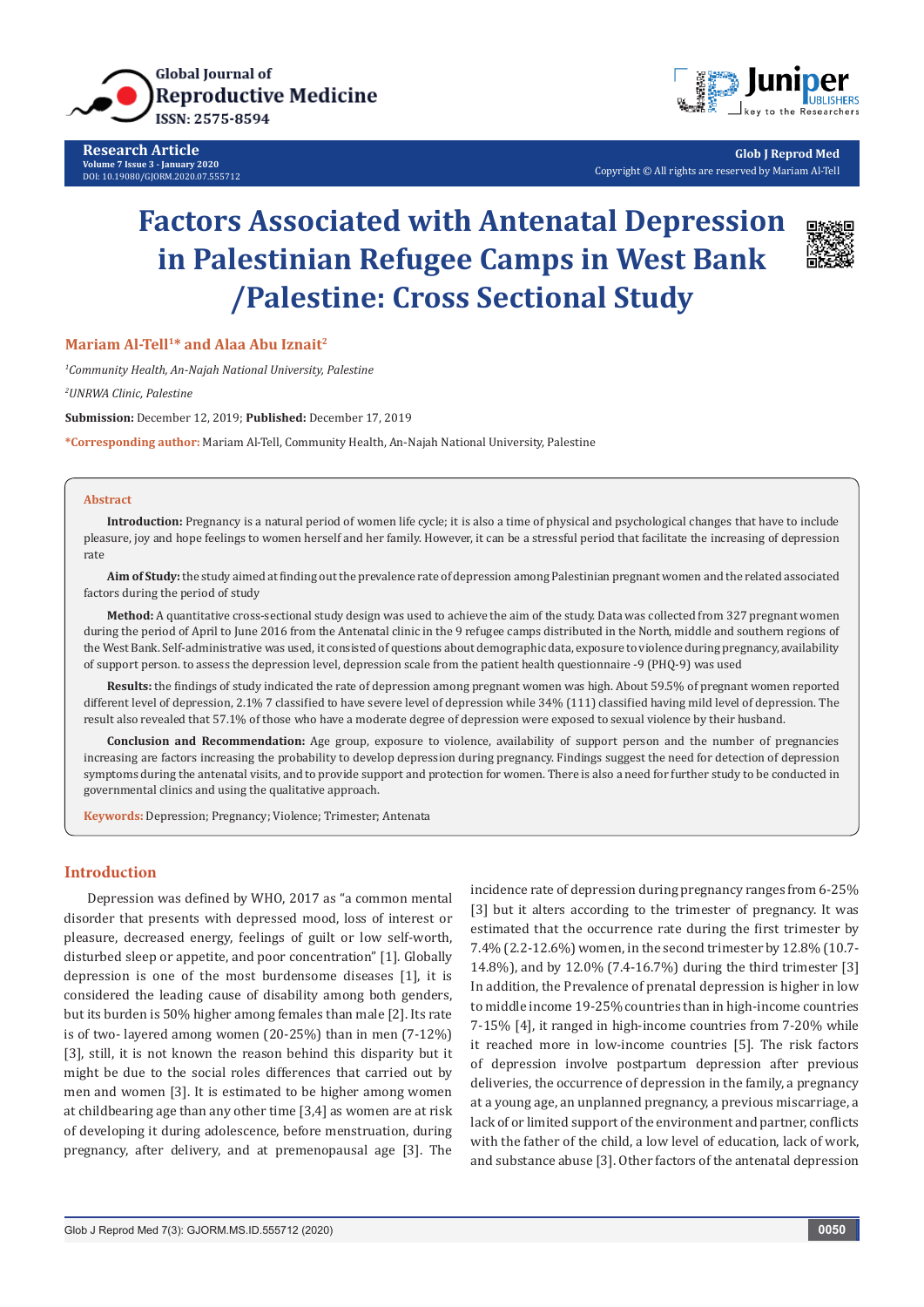include limited emotional support, significant stress, weight, and the gender of the infant, stress caused by infant abnormalities, apprehension about labor-related pain, maternal substance use and trauma [6,7].

Antenatal depression increases the risk of pre-eclampsia or hypertension, operative deliveries, spontaneous preterm births, anemia, diabetes, postnatal depression, and suicidal ideation [6,7]. The risk on infants increase the slower fetal activity, low birth weight, afterward admission to the neonatal care unit and sudden death [7] Changes that occur during pregnancy as hormonal changes, physical body changes might alter the psychological status of the women, in addition, there are other distressing concerns as fetus sex especially among our Palestinian culture, the presence of an abnormality in the fetus, and the labor pain. Estimating the rate of antenatal depression and identifying the associated factors might contribute to providing depression screening tools that will help health care practitioners to early detect the sign and symptom of depression during pregnancy and so to prevent unfavorable prognosis. It will also help the ministry of health to develop policies to ensure the holistic care of women considering psychological and physical health during pregnancy. Moreover, at the knowledge of researcher, the factors related to depression among Palestinian women has not been studied. This study aimed at estimating out the rate of depression among

Palestinian pregnant women and to find out the related associated factors, it hypothesized that:

- a) There is a relationship between depression and number of gravidities
- b) There is a relationship between the availability of a supportive person depression
- c) There is a relationship between exposure to violence by husband and depression

# **Methodology**

Analytical cross-sectional design was conducted at all UNRWA Primary Health Care(PHC) centers in three major cities (Nablus, Ramallah, and Hebron), which represent the north; middle and south of West Bank respectively and included the following nine camps (Old Askar, New Askar, Balata, Camp No.1, Al Amari, Al Jalazone, Deer Ammar, Al Fawar, and Al Aroub camp). The total number of pregnant women who registered at UNRWA antenatal clinics during 2016 estimated to be 2166 and distributed in the camps as per Table 1. The sample size was determined to be 327 according to the following equation with (95%) confidence level and (5%) margin error and (50%) response distribution.

$$
n = X2*N*P-(1-P)/(ME2*(N-1)) + (X2*P*(1-P))
$$

**Table 1:** population and sample size of registered pregnant in Ante-Natal camp clinics.

| Area         |           |           | <b>Nablus</b> |             |          | Ramallah   | Hebron        | <b>Total</b> |          |      |
|--------------|-----------|-----------|---------------|-------------|----------|------------|---------------|--------------|----------|------|
| Population / | New Asker | Old Asker | Camp No1      | Balata Camp | Alamari  | Aljalazone | Deer<br>Ammar | Al Aruba     | Al Fawar |      |
| Camps        | 267<br>87 |           | 268           | 476         | 345      | 246        | 52            | 209          | 216      | 2166 |
| S size       | 13        | 40        | 40.5          | 72          | 52<br>37 |            | 8             | 31.5         | 33       | 327  |
|              |           |           | 165.5         |             |          | 97         |               | 64.5         | 327      |      |

The stratified sampling method was applied utilizing the proportional method to calculate the sample size for each city and camp as per table [1] to ensure that all camps are represented in the study. Every other woman was selected from each clinic, including those who have spontaneous pregnancy and excluding those who previously were diagnosed with depression or any other mental illness. The Data was collected using a self-administered questionnaire which included demographic data questions and few questions to assess the exposure to violence during pregnancy. To assess the symptoms of depression the 9-item depression module PHQ-9 was used, it is the 9-item depression module from the full patient health questionnaire PHQ [8]. To ensure the validity and reliability of the tool the Arabic version of the scale was used, it was reviewed by experts in mental health, and a pilot study was conducted on (5%) of the sample size which was excluded from sample size and Cronbach Alpha for the depression scale (0.83). The study was approved by the UNRWA head office in Jerusalem, and the Institutional Review Board (IRB) from A Najah National

University. In addition, a consent form from every woman was signed to ensure her agreement in participating.

#### **Field Work**

Several recurrent visits were held between the ends of April to end of June 2016 on a daily base. In the first visit, a list of registered pregnant women in the ANC in each camp was prepared by taking the file number of pregnant women. The list was used to select every other woman and to avoid the duplication of the same women in the sample. In the following visits, the data collection tool was distributed and reviewed on the same day. The visits were repeated until the number from each camp was reached. The study wasn't with no limitations, the distribution of the refugee antenatal clinic all over the West Bank, and the transportation difficulties with the area needed doubled efforts, money and time. The cultural perspectives has its effect during collecting the data especially when assessing the exposure to violence. The Statistical Package for Social Science (SPSS) version 20 was used to analyze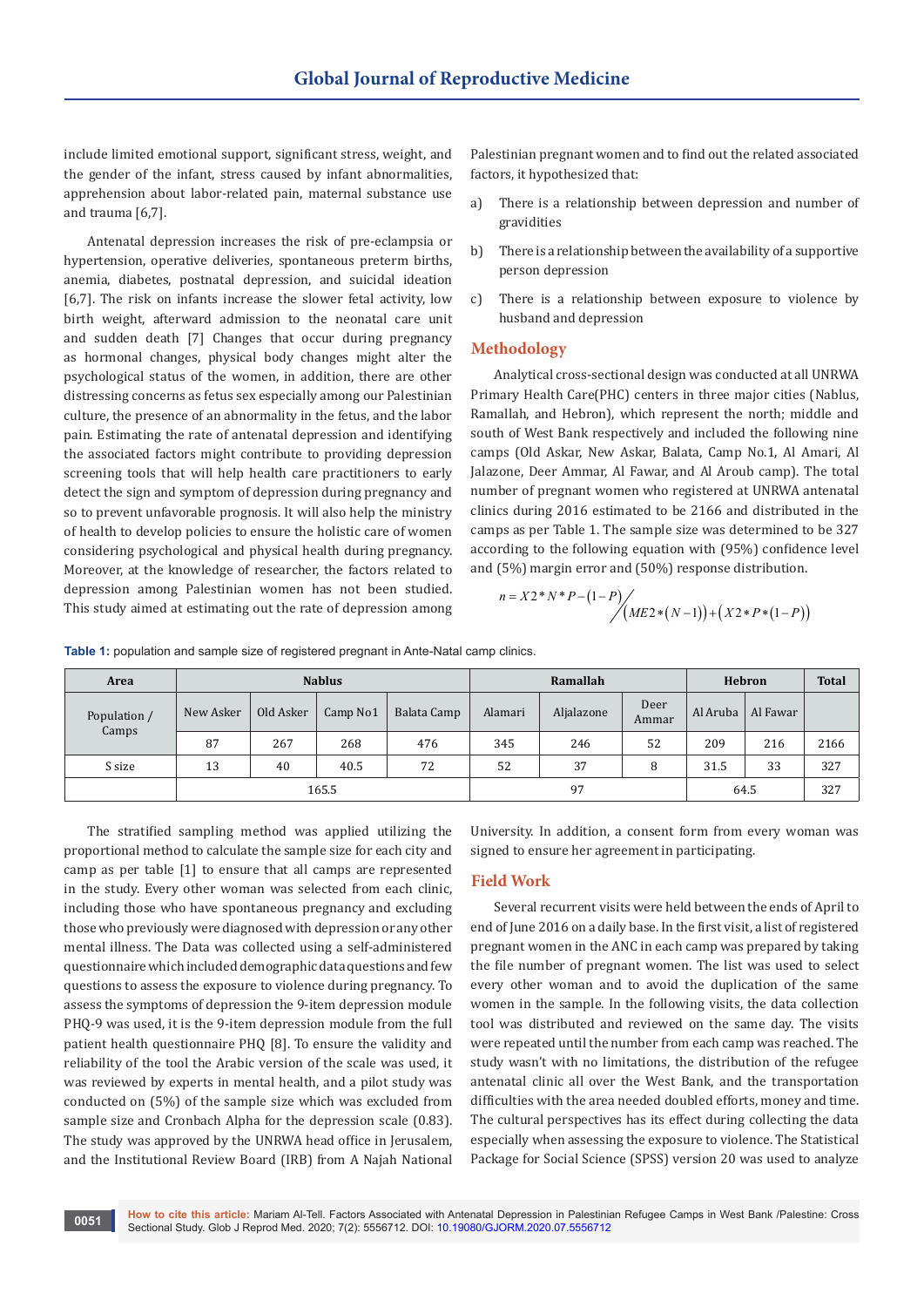the data. The participants' responses were converted to the 4-Likert scale by recoding the answers to numeric values; three points were given for 'nearly every day' answers, two points were given for 'more than half the days', one point was given for 'several days', and zero points were given for 'not at all' answers. Then depression severity was calculated and classified accordingly to five categories from no depression (0-4) to severe depression (20- 27) [8]. Mean of the depression was calculated and the Chi-square test was used to test the hypothesis (depression degree, and the age of pregnant women, gravidity, availability of supportive person, and exposure to violence)

#### **Results**

**Table 2:** Distribution of percentage of pregnant women regarding to their demographic data.

| Variable                          | Category  | No. | $\frac{0}{0}$ |
|-----------------------------------|-----------|-----|---------------|
|                                   | $(16-21)$ | 58  | 17.8          |
|                                   | $(22-27)$ | 146 | 44.8          |
|                                   | $(28-33)$ | 84  | 25.8          |
| Age                               | $(34-39)$ | 32  | 9.8           |
|                                   | (≥ 40)    | 6   | 1.8           |
|                                   | Total     | 326 | 100           |
|                                   | Married   | 324 | 99.4          |
| Marital status                    | Widow     | 2   | 0.6           |
|                                   | Total     | 326 | 100           |
|                                   | City      | 103 | 31.6          |
|                                   | Village   | 49  | 15            |
| Place of Residency                | Camp      | 174 | 53.4          |
|                                   | Total     | 326 | 100           |
|                                   | One       | 98  | 30.1          |
|                                   | Two       | 79  | 24.2          |
| Number of gravidities             | Three     | 58  | 17.8          |
|                                   | Four      | 42  | 12.9          |
|                                   | >4        | 49  | 15            |
|                                   | Total     | 326 | 100           |
|                                   | No one    | 26  | 8             |
|                                   | Mother    | 134 | 41.1          |
|                                   | Husband   | 132 | 40.5          |
| Availability of supporting person | Friend    | 15  | 4.6           |
|                                   | Another   | 19  | 5.8           |
|                                   | Total     | 326 | 100           |

A. Table 2 indicated that 53% of pregnant women live in a camp, 99.4% of them are married, and 40.5% of them considered their husband as a supporting person.

**Table 3:** distribution the percentage of pregnant women regarding to exposure to violence by husband.

|                                              | <b>Yes</b> |               | N <sub>0</sub> |      |  |  |
|----------------------------------------------|------------|---------------|----------------|------|--|--|
| <b>Type of Violence</b>                      | No.        | $\frac{0}{0}$ | No.            | $\%$ |  |  |
| <b>Emotional violence</b>                    | 56         | 17.2          | 270            | 82.8 |  |  |
| Physical violence                            | 21         | 6.4           | 305            | 93.6 |  |  |
| Sexual abuse                                 | 7          | 2.1           | 319            | 97.9 |  |  |
| Are you afraid of your husband or<br>any one | 17         | 5.2           | 309            | 94.8 |  |  |

B. Table 3 reported that 17.2% of pregnant women admitted that they had been exposed to emotional violence and 6.4% were exposed to physical violence during their current pregnancy.

**Table 4:** Distribution of percentage of pregnant women regarding to degrees of depression they have.

| <b>Degree of Depression</b> | No. | $\frac{0}{0}$ |  |  |
|-----------------------------|-----|---------------|--|--|
| No - minimal depression     | 132 | 40.5          |  |  |
| Mild                        | 111 | 34            |  |  |
| Moderate                    | 56  | 17.2          |  |  |
| Moderate to Severe          | 20  | 6.1           |  |  |
| Severe                      |     | 2.1           |  |  |
| Total                       | 326 | 100           |  |  |

C. Table 4 indicated that 59.5% of pregnant women classified having various degrees of depression as follows: 34% 17.2% and 2.1% have a mild, moderate and severe degree of depression respectively.

D. Table 5 revealed that 53.4% of pregnant women in the age group 16-21 were classified to have no depression and 1.7% of them have a severe degree of depression. 8.6%, 19.9%, 14.3%, 25% and 33.3% of those who classified to have a moderate degree of depression was from the age groups (16-21),(22-27), (28- 33), (34-39), and  $\geq$  40 years old respectively with statistically significant differences (P-value, 0.017).

E. Table 6 showed that 5.2% and 12.1% of three gravidity pregnant women had a severe degree and moderate to severe degree of depression respectively. It also revealed that 33.7%, 35.4%, 34.5%, 31% and 34.7 of those who classified having a mild degree of depression were having one, 2, 3,4 and more than one children respectively with statistically significant differences between the degree of depression and number of children (P-value0,.022).

F. Table 7 reported that 40.5% of pregnant women classified to have no degree of depression, 40.3% and 45.5%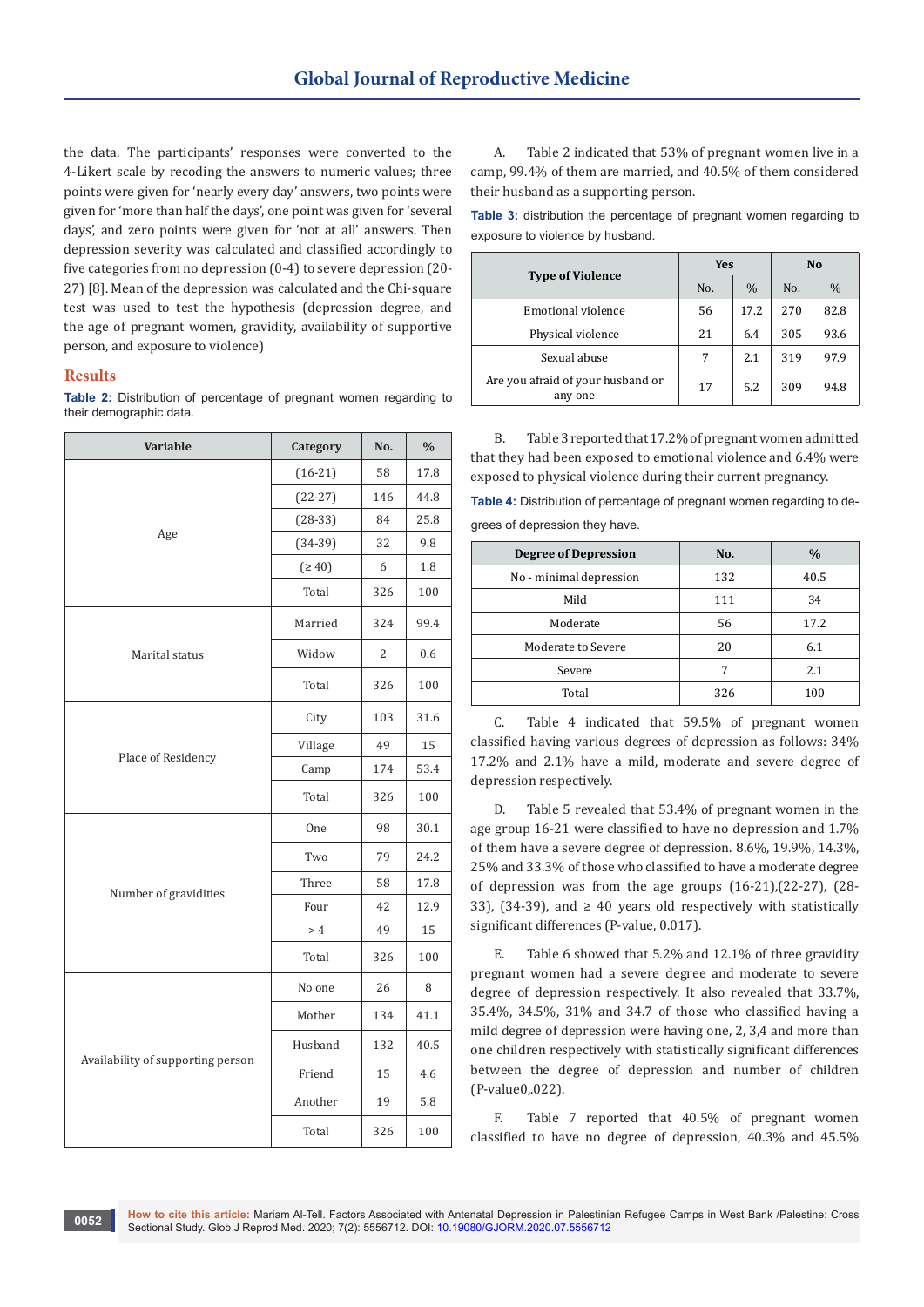of them reported that their support person was their mother and their hatbands respectively. 2.1% of pregnant women were classified as having a severe degree of depression, 7.7% and 5.3% of them considered themselves having no supportive person or having another relative other than a mother or husband as a supportive person without statistically significant differences (P-value 0.070).

G. Table 8 indicated that 35.7% of pregnant women who had no degree of depression reported exposure to emotional violence from their husband, and 32.1% of them who had a mild degree of depression reported having been exposed to violence from their

husband without significant differences (P-value=0.563). It also indicated that 4.8% of pregnant women who had severe depression were also exposed to physical violence from their husband, and 28.6%, 28.6% of those who have a moderate and mild degree of depression respectively have been exposed to physical violence by their husband without significant differences (P-value, 0.404). The table also indicated that that 57.1% of those who have a moderate degree of depression were exposed to sexual violence by their husband while 2.2% of those who had severe depression have not been exposed to sexual violence with no significant differences between them (P-value 0.074).

**Table 5:** Distribution of percentage of pregnant women according to the degree of depression in relation to age.

|                             |              | <b>Age Groups</b> |           |                                 |           |               |              |               |                |                          |       |               |  |
|-----------------------------|--------------|-------------------|-----------|---------------------------------|-----------|---------------|--------------|---------------|----------------|--------------------------|-------|---------------|--|
|                             | $(16-21)$    |                   | $(22-27)$ |                                 | $(28-33)$ |               | $(34-39)$    |               | $\geq 40$      |                          | Total |               |  |
| <b>Degree of Depression</b> | No.          | $\frac{0}{0}$     | No.       | $\frac{0}{0}$                   | No.       | $\frac{0}{0}$ | No.          | $\frac{0}{0}$ | No.            | $\frac{0}{0}$            | No.   | $\frac{0}{0}$ |  |
| None                        | 31           | 53.4              | 55        | 37.7                            | 33        | 39.3          | 11           | 34.4          | $\overline{2}$ | 33.3                     | 132   | 40.5          |  |
| Mild                        | 21           | 36.2              | 49        | 33.6                            | 30        | 35.7          | 10           | 31.3          |                | 16.7                     | 111   | 34            |  |
| Moderate                    | 5            | 8.6               | 29        | 19.9                            | 12        | 14.3          | 8            | 25            | $\overline{c}$ | 33.3                     | 56    | 17.2          |  |
| Moderate to Severe          | $\mathbf{0}$ | $\Omega$          | 10        | 6.8                             | 7         | 8.3           | 2            | 6.3           |                | 16.7                     | 20    | 6.1           |  |
| Severe                      | м            | 1.7               | 3         | 2.1                             | 2         | 2.4           | $\mathbf{1}$ | 3.1           | $\Omega$       | $\overline{\phantom{0}}$ | 7     | 2.1           |  |
| Total                       | 58           | 17.8              | 146       | 44.8                            | 84        | 25.8          | 32           | 9.8           | 6              | 1.8                      | 326   | 100           |  |
|                             |              |                   |           | Chi-Square=5.730; P-Value=0.017 |           |               |              |               |                |                          |       |               |  |

**Table 6:** Distribution of percentage of pregnant women according to the degree of depression in relation to number of gravidities.

|                             | <b>Number of Gravidity</b> |               |                |                                 |       |               |        |               |              |               |                |      |  |
|-----------------------------|----------------------------|---------------|----------------|---------------------------------|-------|---------------|--------|---------------|--------------|---------------|----------------|------|--|
| <b>Degree of Depression</b> | <b>One</b>                 |               | Two            |                                 | Three |               | Four   |               | >4           |               | Total          |      |  |
|                             | No.                        | $\frac{0}{0}$ | No.            | $\frac{0}{0}$                   | No.   | $\frac{0}{0}$ | No.    | $\frac{0}{0}$ | No.          | $\frac{0}{0}$ | No.            | $\%$ |  |
| None                        | 46                         | 46.9          | 31             | 39.2                            | 22    | 37.9          | 19     | 45.2          | 14           | 28.6          | 132            | 40.5 |  |
| Mild                        | 33                         | 33.7          | 28             | 35.4                            | 20    | 34.5          | 13     | 31            | 17           | 34.7          | 111            | 34   |  |
| Moderate                    | 15                         | 15.3          | 15             | 19                              | 6     | 10.3          | 7      | 16.7          | 13           | 26.5          | 56             | 17.2 |  |
| Moderate to Severe          | $4^{\circ}$                | 4.1           | 3              | 3.8                             | 7     | 12.1          | 2      | 4.8           | 4            | 8.2           | 20             | 6.1  |  |
| Severe                      | 0                          | $\mathbf{0}$  | $\overline{2}$ | 2.5                             | 3     | 5.2           | 1<br>T | 2.4           | $\mathbf{1}$ | 2             | $\overline{7}$ | 2.1  |  |
| Total                       | 98                         | 30            | 79             | 24.23                           | 58    | 17.8          | 42     | 12.9          | 49           | 15            | 326            | 100  |  |
|                             |                            |               |                | Chi-Square=5.207; P-Value=0.022 |       |               |        |               |              |               |                |      |  |

**Table 7:** Distribution of percentage of pregnant women according to the degree of depression in relation to availability of supportive person.

|                             | <b>Presence of Supportive Person</b> |               |        |                                  |         |               |         |          |                |          |       |               |  |
|-----------------------------|--------------------------------------|---------------|--------|----------------------------------|---------|---------------|---------|----------|----------------|----------|-------|---------------|--|
| <b>Degree of Depression</b> | No one                               |               | Mother |                                  | Husband |               | Friend  |          | Another        |          | Total |               |  |
|                             | No.                                  | $\frac{0}{0}$ | No.    | $\frac{0}{0}$                    | No.     | $\frac{0}{6}$ | No.     | $\%$     | No.            | $\%$     | No.   | $\frac{0}{0}$ |  |
| None                        | 11                                   | 42.3          | 54     | 40.3                             | 60      | 45.5          | 1<br>Ŧ. | 6.7      | 6              | 31.6     | 132   | 40.5          |  |
| Mild                        | 9                                    | 34.6          | 51     | 38.1                             | 38      | 28.8          | 5       | 33.3     | 8              | 42.1     | 111   | 34            |  |
| Moderate                    | 3                                    | 11.5          | 19     | 14.2                             | 24      | 18.2          | 6       | 40       | $\overline{4}$ | 21.1     | 56    | 17.2          |  |
| Moderate to Severe          | 1                                    | 3.8           | 8      | 6                                | 8       | 6.1           | 3       | 20       | $\bf{0}$       | $\theta$ | 20    | 6.1           |  |
| Severe                      | 2                                    | 7.7           | 2      | 1.5                              | 2       | 1.5           | 0       | $\bf{0}$ | 1              | 5.3      | 7     | 2.1           |  |
| Total                       | 26                                   | 7.9           | 134    | 41.2                             | 132     | 40.4          | 15      | 4.6      | 19             | 5.8      | 326   | 100           |  |
|                             |                                      |               |        | Chi-Square=24.997; P-Value=0.070 |         |               |         |          |                |          |       |               |  |

**How to cite this article:** Mariam Al-Tell. Factors Associated with Antenatal Depression in Palestinian Refugee Camps in West Bank /Palestine: Cross Sectional Study. Glob J Reprod Med. 2020; 7(2): 5556712. DOI: [10.19080/GJORM.2020.07.5556712](http://dx.doi.org/10.19080/GJORM.2020.07.555712) **<sup>0053</sup>**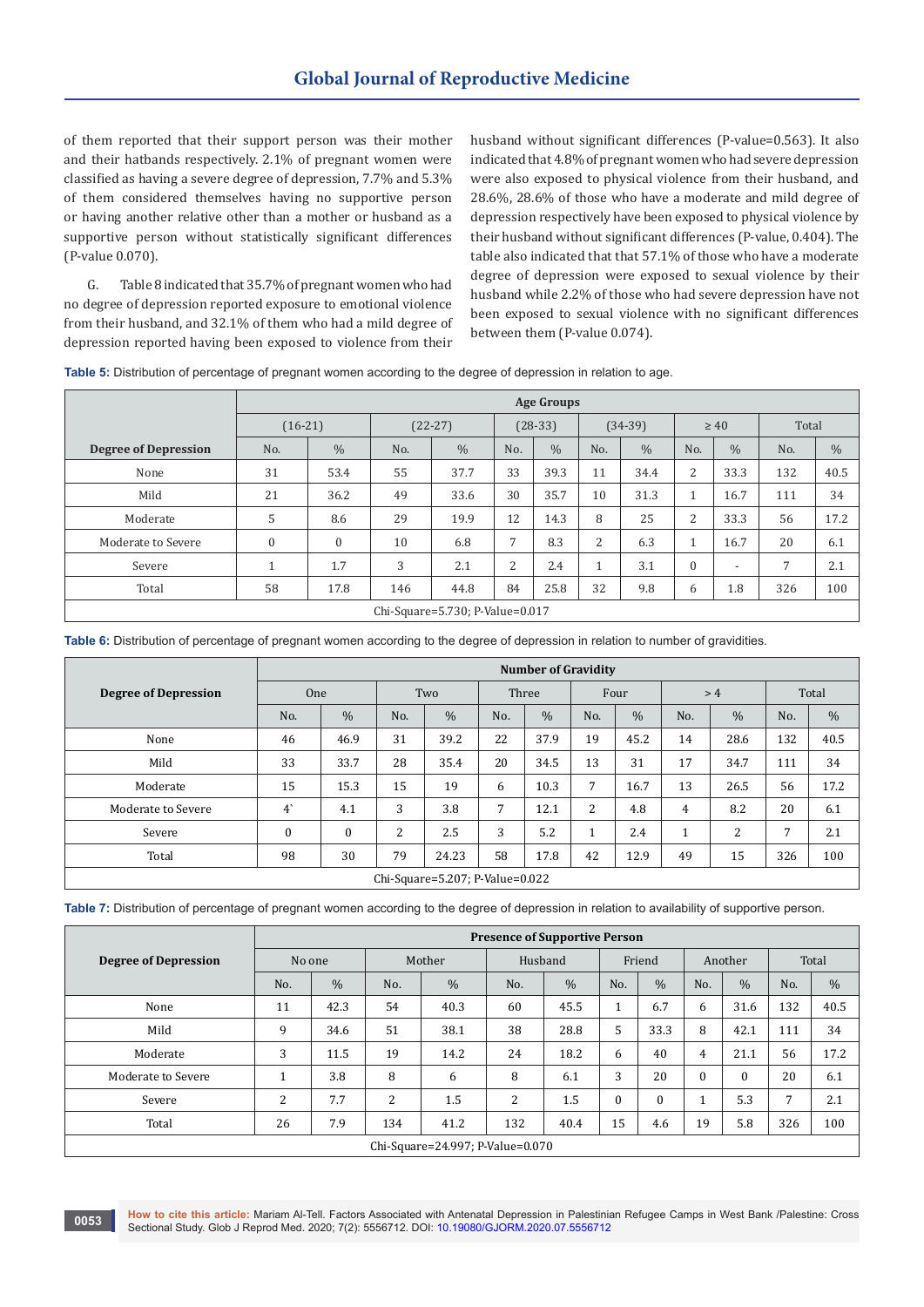| <b>Exposure to</b><br><b>Violence by</b><br><b>Husband</b> |       | <b>Degree of Depression</b> |               |                |               |                       |               |              |               |              |               |         |               | Chi-Square  |
|------------------------------------------------------------|-------|-----------------------------|---------------|----------------|---------------|-----------------------|---------------|--------------|---------------|--------------|---------------|---------|---------------|-------------|
|                                                            | None  | Mild                        |               | Moderate       |               | Moderate<br>to Severe |               | Severe       |               |              | Total         | P-Value |               |             |
|                                                            |       | No.                         | $\frac{0}{0}$ | No.            | $\frac{0}{0}$ | No.                   | $\frac{0}{0}$ | No.          | $\frac{0}{0}$ | No.          | $\frac{0}{0}$ | No.     | $\frac{0}{0}$ | 4.018       |
| Physical                                                   | Yes   | 8                           | 38.1          | 6              | 28.6          | 6                     | 28.6          | $\mathbf{0}$ | $\Omega$      | 1            | 4.8           | 21      | 100           |             |
|                                                            | No    | 124                         | 40.7          | 105            | 34.4          | 50                    | 16.4          | 20           | 6.6           | 6            | 2             | 305     | 100           | 0.404       |
|                                                            | Total | 132                         | 40.5          | 111            | 34            | 56                    | 17.2          | 20           | 6.1           | 7            | 2.1           | 326     | 100           |             |
|                                                            | Yes   | 20                          | 35.7          | 18             | 32.1          | 14                    | 25            | 3            | 5.4           | $\mathbf{1}$ | 1.8           | 56      | 100           |             |
| Emotional                                                  | No    | 112                         | 41.5          | 93             | 34.4          | 42                    | 15.6          | 17           | 6.3           | 6            | 2.2           | 270     | 100           | 2.969 0.563 |
|                                                            | Total | 132                         | 40.5          | 111            | 34            | 56                    | 17.2          | 20           | 6.1           | 7            | 2.1           | 326     | 100           |             |
| Sexual                                                     | Yes   | 1                           | 14.3          | $\overline{2}$ | 28.6          | 4                     | 57.1          | $\mathbf{0}$ | $\Omega$      | $\theta$     | $\Omega$      | 7       | 100           |             |
|                                                            | No    | 131                         | 41.1          | 109            | 34.2          | 52                    | 16.3          | 20           | 6.3           | 7            | 2.2           | 319     | 100           | 8.5200.074  |
|                                                            | Total | 132                         | 40.5          | 111            | 34            | 56                    | 17.2          | 20           | 6.1           | 7            | 2.1           | 326     | 100           |             |

**Table 8:** Distribution of percentage of pregnant women according to the degree of depression in relation to exposure of violence by husband.

### **Discussion**

The results (Table 2) indicated that one-third of the participants were exposed to at least one type of violence during the current pregnancy. Less than five percent (2.1%) reporting sexual abuse and 6.4% experienced physical violence and less than one fifth (17.2%) reported emotional violence. These results were in line with results of a study conducted by WHO on women's health and domestic violence against women which revealed that the prevalence rate of physical violence by intimate partner during pregnancy ranged between 1% in a Japanese city to 28% in a Peruvian province, and ranged between 4% -12% in the other sites of study [9]. An analysis of the Demographic and Health Surveys and the International Violence [10] revealed that the intimate partner violence during pregnancy ranges between 2% in Australia, Denmark, Cambodia, and the Philippines to 13.5% in Uganda. Other global clinical studies reported that the most frequent occurrence of violence was in Egypt 32%, followed by India 28%, Saudi Arabia 21% and Mexico 11% [11]. Another review of clinical studies from Africa Shamu et al, [12] indicated that the prevalence rates of physical violence were 23-40% and the rate of sexual abuse was 3-27% and ranged between 25–49% for emotional violence by an intimate partner in the antenatal stage. Moreover, Thanaanowan [13] found that intimate partner violence during pregnancy was linked to detrimental health outcomes and fatalities in some cases for the pregnant woman and her baby due to the direct strain of abuse on a woman's body.

 The findings (Table 3) indicated that nearly two-thirds of pregnant women (59.5%) have depression symptoms in various degrees. Around one-third of pregnant women (34%) and less than one fifth (17.2%) reported mild and moderate symptoms

of depression respectively. Similar results were reported by Songul [14] who found that 34.59%, 13.91% and 4.89% of the participants reported, mild, moderate, severe levels of depression. Other studies indicated to high rate of depression among women in different countries, it reached up to 39.5 % in Tanzania [15], (39 %) in two Cape Town peri-urban settlements [16], and reached 56% in Jamaica [17], while a relatively low rate was reported in Brazil (20.2 %) [18] and in rural Bangladesh (18 %) [19]. These differences in the prevalence rate of antenatal depression among countries might be due to socio-cultural differences as education level, economic status, religion, norms, and the availability of a supportive system. The findings (Table 4) revealed that more than half (53.4%) of pregnant women in the age group 16-21 were classified to have no depression and 1.7% of them have severed degree of depression. 8.6%,19.9%,14.3%,25% and 33.3% of those who classified to have moderate degree of depression were from the age groups (16-21), (22-27), (28-33), (34-39), and ≥ 40 years old respectively above with statistically significant differences (P-value, 0.017). According to Weissman (1995) [20], depressive symptoms are most often seen between 20 and 40 years old, the age range when many women become pregnant. Depression in an older woman is more likely due to diseases such as hypertension or diabetes mellitus. The results (Table 5) showed that the number of children is highly associated with depression as 5.2% and 12.1% of pregnant women who have 3 gravidities had a severe degree and moderate to severe degree of depression respectively. It also revealed that 33.7%, 35.4%, 34.5%, 31% and 34.7 of those who classified having a mild degree of depression were having 1, 2, 3,4 gravidities respectively with statistically significant differences between the degree of depression and number of children (P-value=0.022<0.05). These results were incoherent with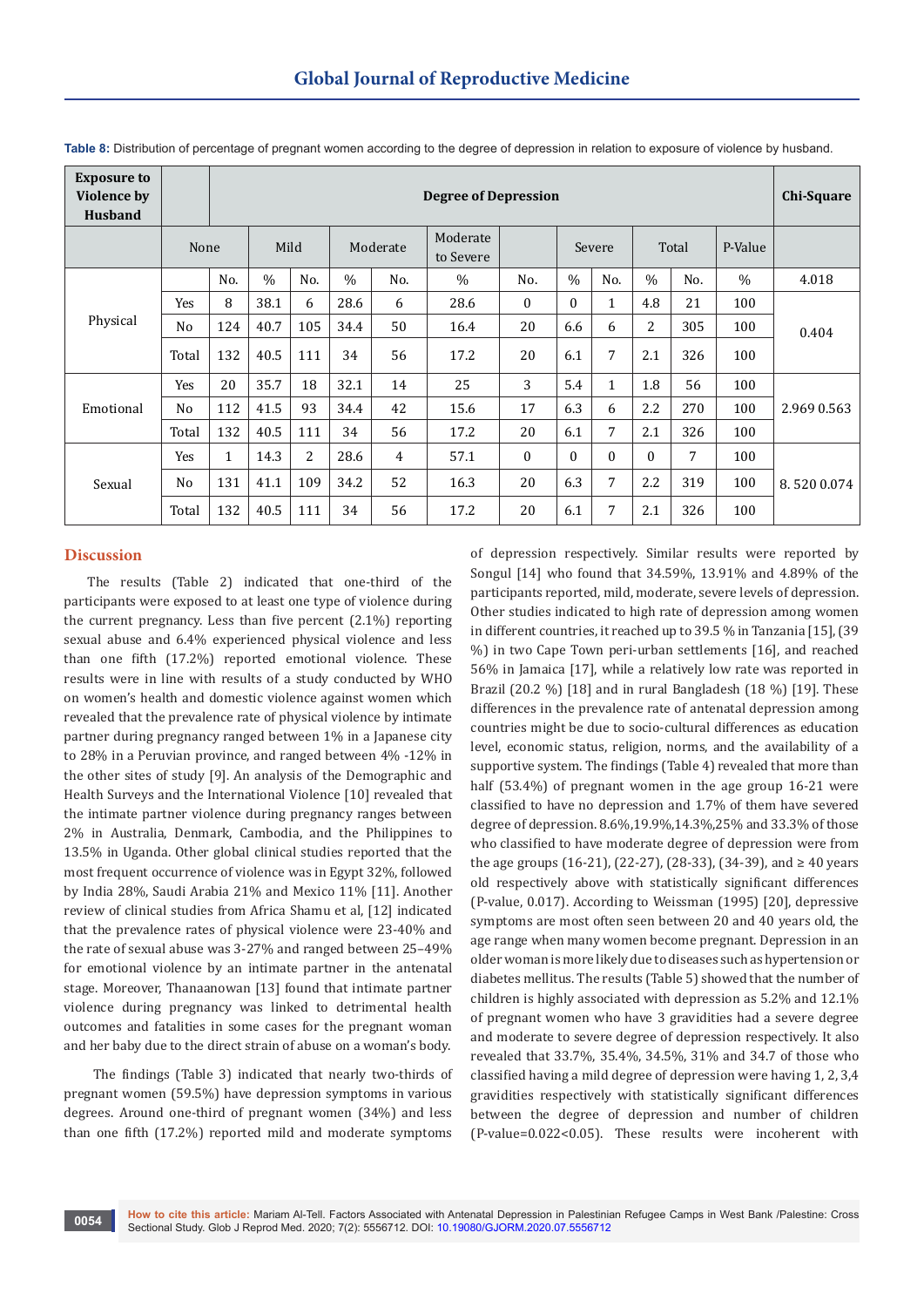Lancaster el (2010) [21] who indicated that one of the greatest risk factors for depression in pregnancy was a higher number of existing children.

The results (Table 6) indicate that lower depression among women who are supported either by their mothers or their hatbands than those who supported by friends or other relatives but without statistically significant differences (P-value 0.070>0.05). The results indicated that the pregnant women who have no degree of depression reported that (40.3%) and (45.5%) of them their support person was either their mother or hatbands respectively. It also indicated that 2.1% of pregnant women, who have a severe degree of depression, reported that either having no supportive person (7.7%) or having another relative rather than a mother or husband (5.3%). The previous studies indicated that found that lack of support is a risk factor for stress during pregnancy and it has it effects on pregnancy outcomes [22]. In addition, social support and visiting interventions have successful outcomes in improving the mental health of depressed mothers [23]. In Palestinian culture, the availability of a supportive person is highly appreciated by family members and it's from cultural perspectives to have either the mother or mother in law in addition to the husband as a supportive person especially when they are living in the same area. Sometimes it may lead to stress for pregnant women if it reaches to overprotection as providing more food and rest.

 The results (Table 7) discussed the different types of violence in relation to degree of depression .it indicated that 4.8% of pregnant women who had severe depression, 28.6%, and 28.6% of those who have a moderate and mild degree of depression respectively have been exposed to physical violence by their husband without significant differences (P-value= 0.404). The same was found by Cohen [24], who found that physical violence affects pregnant women and it increases the likelihood of experiencing symptoms of depression and it also affects the infant's externalization behavior. In addition, Campbell [11] found that violence during pregnancy is frequent and it negatively affects both the woman's physical and mental health. In relation to emotional violence, the findings (Table 7) also indicated that 35.7% of pregnant women who had no degree of depression reported exposure to emotional violence by their husband, and 32.1% of those who had a mild degree of depression reported having been exposed to violence from their husband without significant differences. These findings were in the same line as Lancaster & King [21,25] who indicated that intimate partner male violence was associated with symptoms of depression affect women. Regarding sexual violence, the result (Table 7) indicated that that 57.1% of those who have a moderate degree of depression were exposed to sexual violence by their husband while 2.2% of those who had severe depression have not been exposed sexual violence with no significant differences between them (P-value= 0.074). The same was revealed by Bailey

[26], who found that 10% of violence against women in the world was sexual in nature and had an effect on mental health and behavioral tendencies.

#### **Conclusion**

Pregnant women are more likely to get sign and symptom of depression when she has higher number of children and pregnancies. Exposure of pregnant women to Violence in all its types by her husband's is more likely to lead to different degree of depression. Availability of supportive person especially when he is the husband or mother is helping in Minimizing the degree of depression

#### **Recommendation**

- a. Develop or adopting a depression assessment tool that to be used for detection of sign and symptoms of depression during antenatal period.
- b. Ensuring availability of supportive person for pregnant especially for those who have no supportive once.
- c. Further studies about antenatal depression among pregnant women in more details using the qualitative method.

Adopt policy and tool to detect the intimate partner violence, and to provide protection for those women who exposed to this type of violence

#### **References**

- 1. https://www.who.int/mental\_health/management/depression/en/
- 2. Marcus M, Taghi Yasamy M, Ommeren M, Chisholm D, Saxena S (2012) WHO Department of Mental Health and Substance Abuse, Depression A Global Public Health Concern.
- 3. Wang J, Wu X, Lai W, Long E, Zhang X, et al. (2017) Prevalence of depression and depressive symptoms among outpatients: A systematic review and meta-analysis. BMJ Open 7(8): 1-14.
- 4. Talarowska M, Florkowski A, Zboralsk IK, Galecki PPsychiatr P (2010) Differences in the course of depressive disorders among women and men measured by MMPI-2. Psychiatr Pol 44(3): 319-328.
- 5. Albert PR (2015) Why is depression more prevalent in women? J Psychiatry Neurosci 40(4): 219-221.
- 6. Al Azri M, Al Lawati I, Al Kamyani R, Al Kiyumi M, Al Rawahi A, et al. (2016) Prevalence and Risk Factors of Antenatal Depression among Omani Women in a Primary Care Setting: Cross-sectional study. Sultan Qaboos University Medical Journal 16(1): e35-41.
- 7. Ajinkaya S, Jadhav P, Srivastava N (2013) Depression during pregnancy: Prevalence and obstetric risk factors among pregnant women attending a tertiary care hospital in Navi Mumbai. Ind Psychiatry J 22(1): 37-40.
- 8. Spitzer RL, Kroenke K, Williams JB (1999) Validation and utility of a self-report version of PRIME-MD: the PHQ primary care study. Primary Care Evaluation of Mental Disorders. Patient Health Questionnaire. JAMA 282(18): 1737-1744.
- 9. Bansil P, Kuklina EV, Meikle SF, Posner SF, Kourtis AP, et al. (2010) Maternal and fetal outcomes among women with depression. J Womens Health 19(2): 329-334.